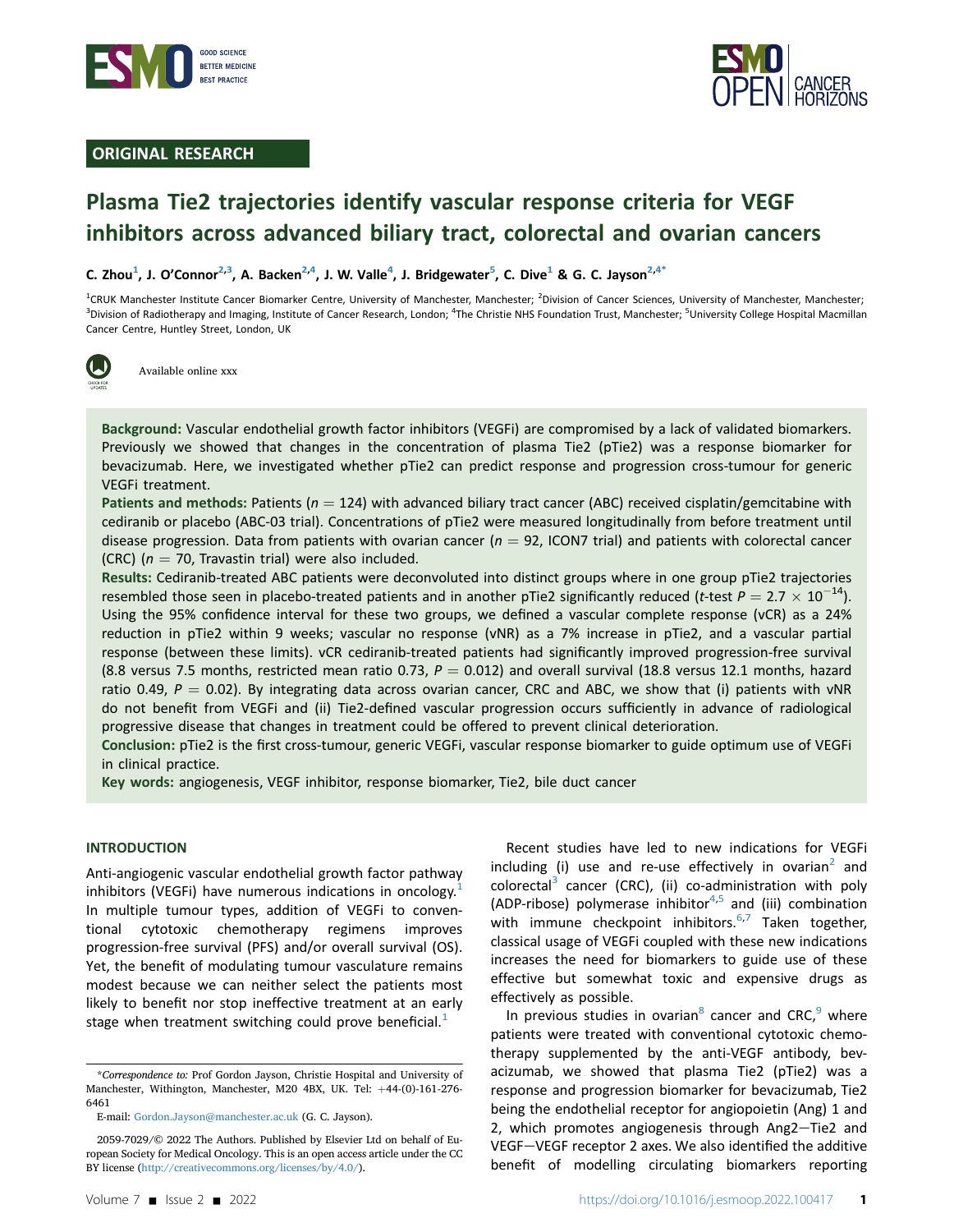behaviour of both epithelial (cytokeratin 18, CK18) and vascular (pTie2) cells together to predict progressive disease (PD).

Here, we advance the concept of vascular response and develop criteria to define vascular complete response (vCR), vascular no response (vNR) and vascular partial response (vPR). Using data from ABC-03 clinical trial, $^{10}$  $^{10}$  $^{10}$  we intend to identify patients who are benefited from VEGFi cediranib using the pTie2-defined vascular response criteria, despite at a population level the trial showed no statistically significant benefit from cediranib with respect to PFS or OS. With a further cancer setting, advanced biliary tract cancer (ABC), and an alternative principal class of VEGFi, the small molecule receptor tyrosine kinase inhibitors (RTKi), we systematically evaluated the performance of pTie2 and investigated if pTie2 is a generic response and progression biomarker for VEGFi.

### PATIENTS AND METHODS

### The ABC-03 trial

ABC-03 $^{10}$  $^{10}$  $^{10}$  was a randomised phase II trial in which 124 patients with ABC (cholangiocarcinoma, gallbladder cancer and ampullary cancer) were prescribed cisplatin 25 mg/m<sup>2</sup> and gemcitabine 1000 mg/m<sup>2</sup> on days 1 and 8 of a 3-weekly regimen, for up to eight cycles. Patients were randomly allocated (1 : 1) to receive cediranib 20 mg or placebo until PD occurred. The trial results were not statistically significant with PFS intervals of 8.0 months in the cediranib arm and 7.4 months in the placebo group [hazard ratio (HR) 0.93,  $P = 0.72$ ].

Blood samples for biomarker analysis were taken twice before treatment, on the first day of treatment cycles 2-8, at the end of chemotherapy and 1 month after chemotherapy was completed. EDTA-anti-coagulated blood was analysed in a validated multiplex enzyme-linked immunoassay platform (Aushon BioSystems, Billerica, MA), at standards consistent with Good Clinical Practice at the Cancer Research UK Manchester Institute Cancer Biomarker Centre (Manchester, UK). $^{11}$  $^{11}$  $^{11}$ 

#### Ovarian and colorectal cancer datasets

In addition to data from biliary tract cancer, data from ovarian<sup>8</sup> cancer (ICON7 trial, [9](#page-6-8)2 patients) and  $CRC<sup>9</sup>$  (Travastin trial, 70 patients) were included to investigate the concept of vascular response and vascular progression. We aimed to verify pTie2 as a pan-tumour, cross-VEGFi response biomarker. The datasets are summarised in Supplementary Table S1, available at [https://doi.org/10.](https://doi.org/10.1016/j.esmoop.2022.100417) [1016/j.esmoop.2022.100417.](https://doi.org/10.1016/j.esmoop.2022.100417)

## Defining cediranib-induced vascular complete response, partial response and no response

We aimed to deconvolute patients into different response groups defined by pTie2 changes during treatment. The key hypothesis was that cediranib-treated patients who did not respond to VEGFi had pTie2 trajectories that resembled those seen in patients treated with cytotoxic chemotherapy alone [\(Figure 1A](#page-2-0)). Through application of a log scale, a Gaussian mixture model deconvoluted pTie2 changes following VEGFi into two distribution curves: one where pTie2 largely did not change, resembling placebo-treated patients, and the other where pTie2 reduction reflected effective VEGFi treatment [\(Figure 1B](#page-2-0)). Three different response groups, vCR, vPR and vNR, were defined using the 95% confidence intervals (CIs) of the two deconvoluted distributions.

#### Statistical analysis

The association between pre-treatment pTie2 and patient clinical characteristics was assessed using chi-square tests after dichotomising continuous variables by their median values. The difference in survival (PFS/OS) between patients with vCR and other groups was evaluated using multivariable Cox proportional hazards regression analysis or restricted mean survival if evidence of non-proportional hazards was found. The HR or restricted mean survival time (RMST) was reported, respectively. Established clinical prognostic factors $^{10}$  $^{10}$  $^{10}$  were adjusted for in these analyses. The analysis follows the Reporting Recommendations for Tumor Marker Prognostic Studies (REMARK) guidelines.<sup>[12](#page-6-11)</sup>

### Defining cediranib-related vascular progression

In ovarian<sup>[8](#page-6-7)</sup> cancer and CRC,  $9$  elevation of pTie2, in patients who had previously attained a vCR, equated with tumour vascular progression, an indication of tumour escaping from VEGF inhibitor control. Using the same Bayesian Markov chain Monte Carlo modelling approach, we investigated rules to define vascular progressive disease (vPD) in cediranib-treated ABC patients. With the hypothesis that vPD is a surrogate of PD, we investigate whether pTie2 defined vPD can be used to predict RECIST-defined radiological progression, and whether combined with the epithelial antigen, CK18, would improve prediction of PD in ABC. The modelling approach has been introduced in previous publication, $8,9$  $8,9$  and a brief introduction can be found in the Supplementary Appendix, available at [https://doi.](https://doi.org/10.1016/j.esmoop.2022.100417) [org/10.1016/j.esmoop.2022.100417.](https://doi.org/10.1016/j.esmoop.2022.100417)

## Comparison of pTie2 as a vascular biomarker for response and progression across different cancer types and VEGFi

Our previous studies of ovarian $8$  cancer and CRC $9$  showed that bevacizumab-induced reductions and subsequent elevations in pTie2 qualified as vascular responses and vascular progression events, respectively, in both tumour types. The data presented here in ABC, which reflect a different tumour type treated with an alternative class of VEGFi, validate our prior findings with bevacizumab. We therefore integrated the biomarker data predicting disease progression across the three cancer types (ovarian cancer, CRC and biliary tract cancer) to investigate pTie2 performance as pan-tumour, cross-VEGFi biomarker data for treatment response and tumour progression.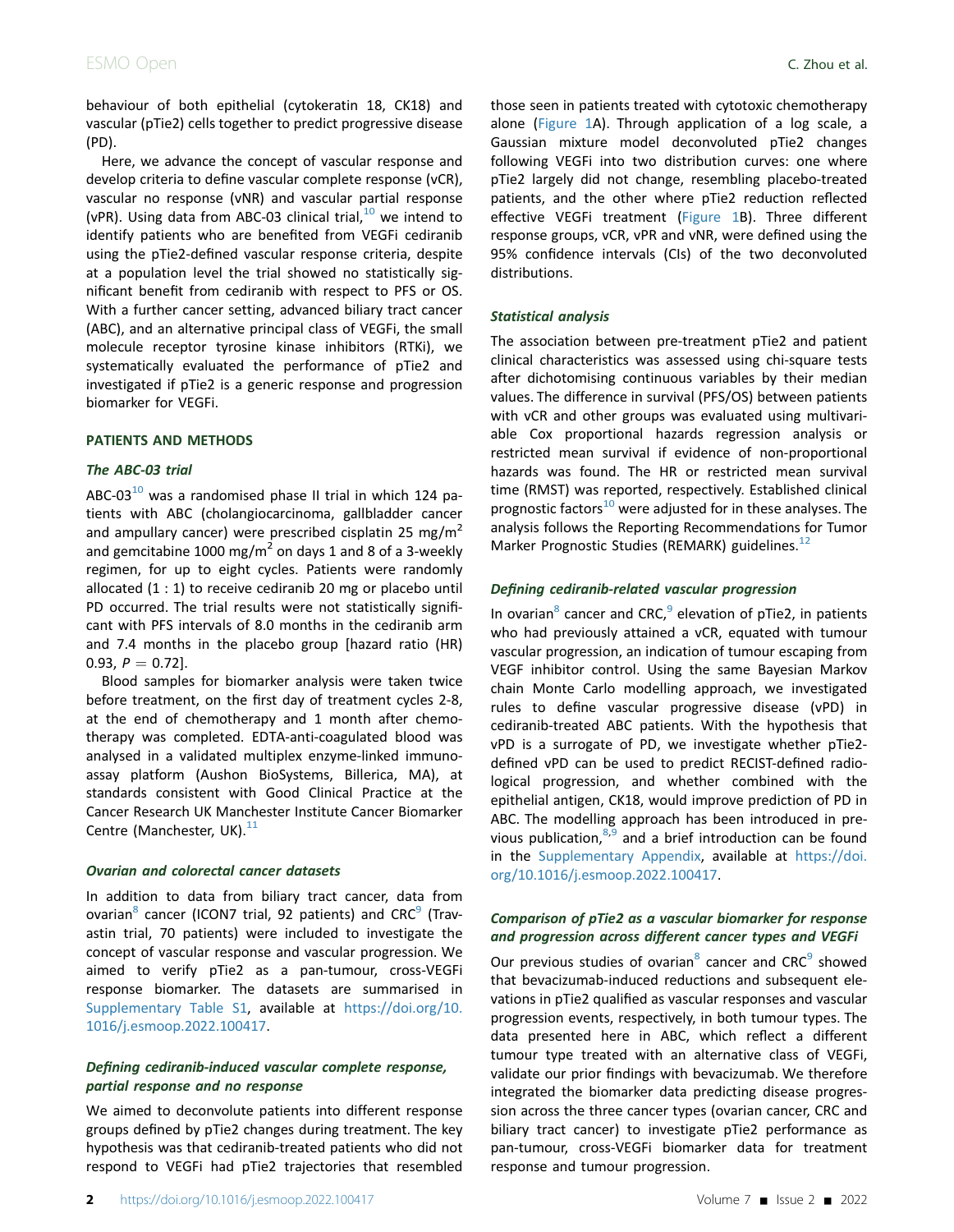<span id="page-2-0"></span>

Figure 1. Plasma Tie2 trajectories in ABC-03. (A) Trajectories of pTie2 according to treatment arms. Trajectories of pTie2 were plotted by treatment arms. The x-axis represents the time from the start of treatment. Cediranib arm is presented in a dashed line while the placebo arm in a solid line. pTie2 levels in the cediranib arm were consistently lower than those in the standard arm but did not reach statistical significance at any time point  $(P > 0.15)$ . (B) Deconvolution of cediranib-treated patients into pTie2-defined vascular response groups. Changes in pTie2 during the first three cycles of vascular endothelial growth factor inhibitor (VEGFi) treatment were deconvoluted into two Gaussian distributions: one resembling cytotoxic chemotherapy/placebo-treated patients (blue curve, right), which exhibited moderately elevated pTie2, and one that had a significant reduction in pTie2 concentration (red curve, left; t-test versus blue  $P = 2.7 \times 10^{-14}$ ). The 95% confidence interval (CI) of the blue curve equated with a 24% reduction (left hand circle) in pTie2 such that any patient with >24% reduction was deemed to have had a vascular complete response (vCR). Similarly, patients with a >95% CI increase in pTie2 [red curve, red circle (right)] were defined as vascular no response (vNR). Patients whose pTie2 lay between these two thresholds were deemed to have a vascular partial response (vPR). (C) Plasma Tie2 changes during treatment in patients with Tie2-defined vascular response. Patients were classified as having Tie2-defined vCR (dotted line: at least a 24% reduction in plasma Tie2) or vPR (dashed line: between 24% reduction and 7% increase) or vNR (solid line: at least 7% increase). The x-axis represents the interval from the start of treatment to the point of developing progressive disease in percentage. The median progression-free survival (PFS) intervals for those with vCR 263 days, vPR 206 days and vNR 238 days. The median overall survival (OS) intervals were vCR 563 days, vPR 318 days and vNR 482 days.

All analyses were carried out using Matlab R2019a (MathWorks Inc, Natick, MA) or R version  $4.0<sup>13</sup>$  $4.0<sup>13</sup>$  $4.0<sup>13</sup>$ 

#### RESULTS

## ABC patients with Tie2-defined complete vascular response have improved PFS and OS

In ABC-03, 124 patients with ABC were randomly allocated to receive cisplatin and gemcitabine with cediranib or

placebo. Pre-treatment pTie2 concentrations were independent of patients' clinical characteristics (Supplementary Table S2A, available at [https://doi.org/10.1016/j.esmoop.](https://doi.org/10.1016/j.esmoop.2022.100417) [2022.100417\)](https://doi.org/10.1016/j.esmoop.2022.100417). Changes in pTie2 concentration according to the allocated arm of treatment are shown in [Figure 1A](#page-2-0), where pTie2 levels reduced and were consistently lower in the cediranib arm. Over the first 9 weeks (three treatment cycles), patients who received cytotoxic chemotherapy with placebo manifested an average increase in pTie2 of 12%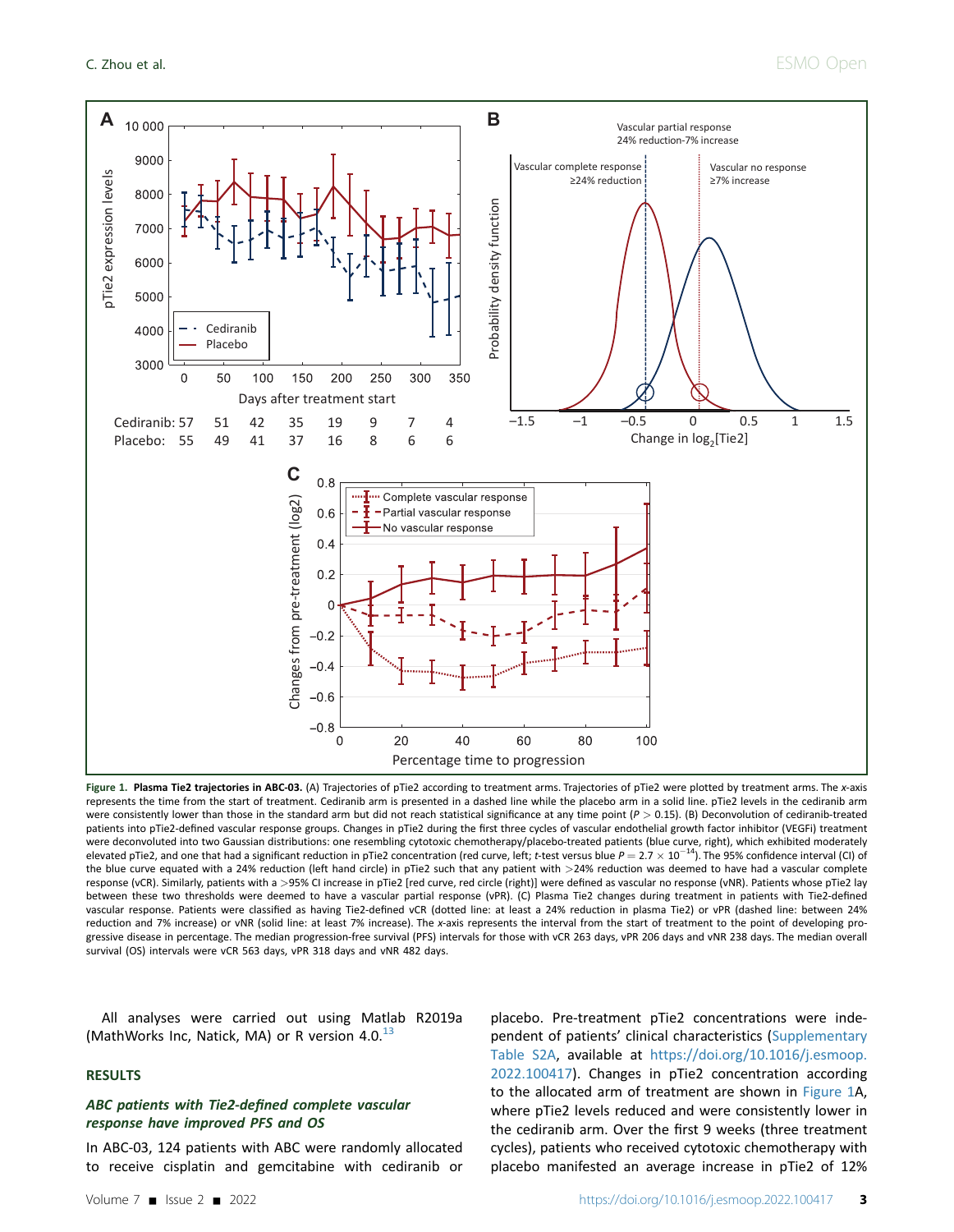<span id="page-3-0"></span>

Figure 2. Plasma Tie2-defined cediranib-induced vascular complete response is associated with improved overall survival in ABC-03. (A) Survival of patients grouped by vascular response status. OS was plotted for patients treated with cisplatin, gemcitabine and cediranib (complete vascular responders, partial  $+$  no vascular responders) or placebo. The number of patients at risk at each time point is shown below the Kaplan–Meier curves using the same colour scheme. OS differences were assessed using log-rank tests ( $P = 0.28$ ) and are interrogated in multivariable survival analysis in [Figure 2](#page-3-0)B. (B) Patients with vCR have significantly improved OS. Complete vascular responders to cediranib ( $n = 21$ ) showed improved OS compared to partial/no vascular responders ( $n = 34$ ) and placebo-treated patients ( $n = 59$ ). Patients with vCR had a 6.7-month OS benefit over placebo, equating to a hazard ratio (HR) of 0.49 which was statistically significant in multivariable analysis after adjusting for clinical prognostic factors ( $P = 0.02$ ). vPR, vascular partial response.

 $(0.16 \pm 0.28$  in log<sub>2</sub> scale). In contrast, plasma CK18 (pCK18), a biomarker known to represent tumour volume, reduced in both arms during treatment as reported in the original biomarker report of ABC-03.<sup>[14](#page-6-13)</sup>

The distribution of pTie2 changes in the placebo arm helped deconvolute those from the cediranib-treated patients into two groups: one in which pTie2 changes resembled those seen in placebo-treated patients and another where there were significant drug-induced reductions in pTie2 (*t*-test  $P = 2.7 \times 10^{-14}$ , [Figure 1](#page-2-0)B). Using the 95% CIs of these distributions to define response groups, patients who had at least a 24% reduction in pTie2 over 9 weeks of treatment were deemed to have had a vCR. Patients whose plasma pTie2 concentrations increased by 7% or more had vNR, while the rest had a vPR. The pTie2 trajectories of each vascular response group are shown in [Figure 1](#page-2-0)C. Patients with performance status (PS) of 0 were more likely to achieve vPR/vNR ( $P = 0.04$ ), although this was observed in a small patient cohort (Supplementary Table S2A and B, available at [https://doi.org/10.1016/j.](https://doi.org/10.1016/j.esmoop.2022.100417) [esmoop.2022.100417](https://doi.org/10.1016/j.esmoop.2022.100417)). Otherwise, vascular response was independent of patients' pre-treatment clinical characteristics. Interestingly, the vascular response status was also independent of changes in pCK18, which reflected tumour volumetric response following treatment (Supplementary Table S2C, available at [https://doi.org/10.1016/j.esmoop.](https://doi.org/10.1016/j.esmoop.2022.100417) [2022.100417\)](https://doi.org/10.1016/j.esmoop.2022.100417).

The original analysis of ABC-03 $^{10}$  $^{10}$  $^{10}$  did not detect a cediranib-associated improvement in PFS or OS. However,

we hypothesised that this had occurred because of an inability to separate those who had a vascular response from those who had not. Having defined a vCR as a reduction in pTie2 of  $\geq$ 24% in the first 9 weeks, we observed that vCR (21 patients, 38%) was associated with a median OS of 18.8 months, as opposed to 14.3 months and 12.1 months for patients with vPR/vNR (34 patients, 62%) and placebo (59 patients, [Figure 2\)](#page-3-0), respectively. A multivariable Cox regression analysis adjusted for prognostic clinical factors confirmed that vCR predicted OS benefit in the cediranib arm but not in the placebo arm (Supplementary Table S3A, available at [https://doi.org/10.](https://doi.org/10.1016/j.esmoop.2022.100417) [1016/j.esmoop.2022.100417,](https://doi.org/10.1016/j.esmoop.2022.100417) P < 0.001). Further analysis indicated that patients with vCR from cediranib had a significantly improved OS compared to placebo patients (6.7 months, multivariable  $P = 0.023$ , HR 0.49, 95% CI 1.102-3.752, Supplementary Table S3B, available at [https://](https://doi.org/10.1016/j.esmoop.2022.100417) [doi.org/10.1016/j.esmoop.2022.100417\)](https://doi.org/10.1016/j.esmoop.2022.100417). Similarly, patients with vCR had an improved PFS when compared with those who had vPR/vNR or placebo-treated patients (Supplementary Figure S1, available at [https://doi.org/10.](https://doi.org/10.1016/j.esmoop.2022.100417) [1016/j.esmoop.2022.100417,](https://doi.org/10.1016/j.esmoop.2022.100417) 8.8, 7.5 and 8.0 months, respectively). Non-proportional hazards in PFS were observed mandating a restricted mean survival analysis, which demonstrated a significantly improved RMST ratio of 0.73 ( $P = 0.012$ , Supplementary Table S4, available at [https://doi.org/10.1016/j.esmoop.2022.100417\)](https://doi.org/10.1016/j.esmoop.2022.100417) in favour of patients with complete vascular response against vPR/ vNR, and an RMST ratio of 0.77 ( $P = 0.001$ ) against placebo.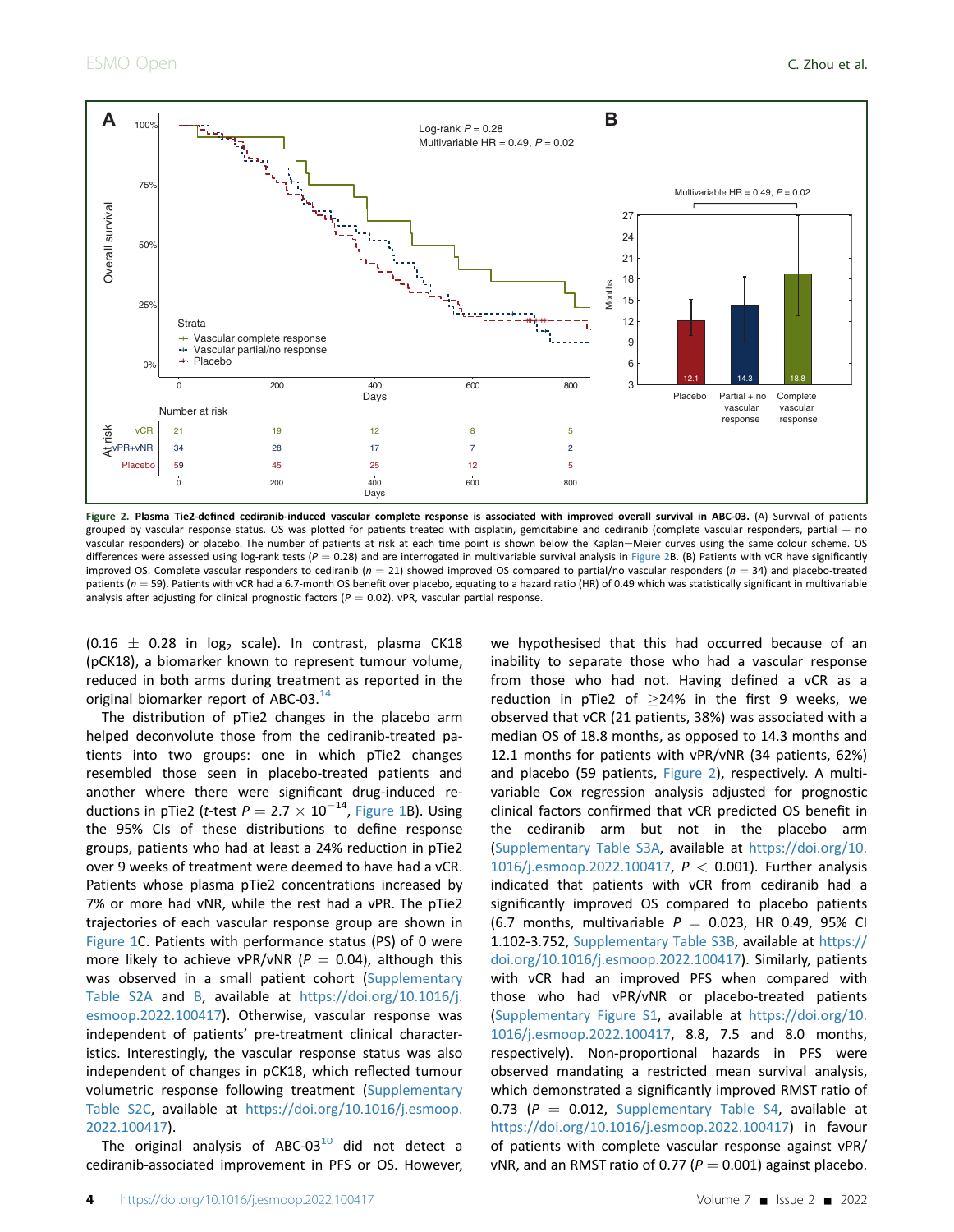## pTie2 is the first cross-tumour, generic VEGFi, vascular response biomarker

Evaluating the concept of vCR in other tumour types, in ovarian cancer, an elevation in pTie2 of  $0.08 \pm 0.26$  (log<sub>2</sub>) scale) was observed in patients treated with cytotoxic chemotherapy over the first three treatment cycles. Similarly, in CRC, the increase was  $0.10 \pm 0.24$  (log<sub>2</sub> scale), indicating that pTie2 expression levels change consistently across cancer types when treated with cytotoxic chemotherapy in the absence of a VEGFi. Thus, the thresholds for defining vCR were consistent regardless of cancer types, small molecule- or antibody-based VEGFi, allowing us to define vCR as being a decrease in pTie2 of  $\sim$  24%-30% across all three tumour types within 9 weeks of starting treatment.

In CRC, a 30% reduction or more from pre-treatment pTie2 concentrations in 9 weeks after treatment started was considered a vCR while 4% increase or more was considered vNR. There were too few early data points in the ovarian cancer dataset to allow this sub-classification of response. The proportion of patients falling into each vascular response group and the corresponding treatment benefit in PFS and OS are listed in [Tables 1](#page-4-0) and [2.](#page-4-1) Compared to patients with ABC, a larger proportion of the CRC patients were deemed to have had a vCR (47% versus 38%). Coupled with the toxicity-associated early withdrawal of treatment in some patients, the lower proportion of cediranib-treated ABC patients who benefited from the VEGFi, in contrast to patients with CRC, explains the negative trial results from ABC-03.

It should be noted that the thresholds for vascular response were mathematically derived and by definition vPR comprises patients with varied magnitude of treatment benefit from VEGFi. Indeed, the clinical heterogeneity was demonstrated in that the treatment benefit in vPR patients was small in ABC-03 but superior in patients with CRC [\(Table 2](#page-4-1)). Thus, different cancers will have varied optimum cut-offs for clinical decision making. In ABC, the optimum cut-off was identified as 24% reduction from pre-treatment pTie2 corresponding exactly with the mathematically derived vCR threshold. In CRC patients, instead, a reduction of  $\geq$ 10%, which lay in the middle of the vPR range (30% reduction to 4% increase) identified a patient cohort with a PFS benefit of HR =  $0.52$  ( $P = 0.01$ , Supplementary Figure S2, available at [https://doi.org/10.1016/j.esmoop.](https://doi.org/10.1016/j.esmoop.2022.100417) [2022.100417\)](https://doi.org/10.1016/j.esmoop.2022.100417).

# Vascular biomarker pTie2 and epithelial biomarker pCK18 jointly predict progressive disease before radiological detection

Using the same approach as we applied in CRC, $9$  an increase in pTie2 of 40% from nadir defined vPD in ABC. For pCK18, a 50% increase from nadir was determined to predict PD. Co-modelling of pTie2 and pCK18 biomarker data together improved prediction of radiological PD when compared with the predictive value of either circulating biomarker alone (P  $<$  0.001, [Figure 3](#page-5-0)A). Thus, 6 weeks before the detection of

<span id="page-4-0"></span>

| Table 1. Vascular response rates in ABC and CRC                                 |        |        |        |  |  |  |  |
|---------------------------------------------------------------------------------|--------|--------|--------|--|--|--|--|
|                                                                                 | vCR, % | vPR, % | vNR, % |  |  |  |  |
| ABC cediranib                                                                   | 38     | 36     | 25     |  |  |  |  |
| CRC bevacizumab                                                                 | 47     | 29     | 24     |  |  |  |  |
| Distribution of ABC and CRC patients, treated with cytotoxic chemotherany and a |        |        |        |  |  |  |  |

RC patients, treated with cytotoxic chemotherapy and a VEGFi, cediranib (ABC) and bevacizumab (CRC), into those with a vCR, vPR and vNR. ABC, advanced biliary tract cancer; CRC, colorectal cancer; vCR, vascular complete response; VEGFi, vascular endothelial growth factor inhibitor; vNR, vascular no response; vPR, vascular partial response.

radiological progression, we were able to predict PD in 47% of ABC patients using circulating biomarkers.

Integrating data across ovarian cancer, CRC and ABC, we achieved a dataset comprising 286 patients, where vascular biomarker pTie2 and epithelial biomarkers CA125 or pCK18 were measured longitudinally. We observed significantly improved prediction of radiological PD ( $P < 0.001$ ) by jointly using epithelial and vascular biomarkers from 12 to 6 weeks before radiological progression [\(Figure 3B](#page-5-0)). Collectively, PD can be anticipated in 61% of patients, 6 weeks before radiological progression, affording clinicians time to change treatment potentially before clinical/radiological progression occurs. The data shown in [Figure 3](#page-5-0) increase clinical confidence in the concept of pTie2-defined vascular progression as there was statistically significant additivity between the epithelial and vascular biomarker data.

#### **DISCUSSION**

In this work, we showed that pTie2 is the first cross-tumour, vascular response biomarker for generic VEGFi. In three different tumour types, where patients were treated with two different classes of VEGFi, pTie2 can define vascular response and vascular progression based on its changes after treatment. We found that pTie2 concentrations and vascular response status are independent of most clinical features, despite that patients with Eastern Cooperative Oncology Group PS of 0 are less likely to be vCR. However, this needs further verification due to small sample size and multiple comparison.

<span id="page-4-1"></span>

| Table 2. Risk of progression/death in patients with different vascular<br>response |     |  |      |      |                                                                                                                            |      |  |
|------------------------------------------------------------------------------------|-----|--|------|------|----------------------------------------------------------------------------------------------------------------------------|------|--|
|                                                                                    | vCR |  | vPR  |      | vNR                                                                                                                        |      |  |
|                                                                                    |     |  |      |      | PFS, HR <sup>a</sup> OS, HR <sup>a</sup> PFS, HR <sup>a</sup> OS, HR <sup>a</sup> PFS, HR <sup>a</sup> OS, HR <sup>a</sup> |      |  |
| ABC cediranib                                                                      | 1   |  | 1.71 | 3.09 | 1.71                                                                                                                       | 1.15 |  |
| CRC bevacizumab 1                                                                  |     |  | 0.99 | 0.80 | 1.40                                                                                                                       | 1.00 |  |

Hazard ratios (HRs) for developing progressive disease (PFS) or dying from disease (OS) are shown according to the disease considered (ABC or CRC) and the association with vascular response category (vCR, vPR or vNR). Each box contains the HR presented in the format PFS and OS. HR values >1 represent an increased likelihood of developing progressive disease or dying from the disease, respectively.

ABC, advanced biliary tract cancer; CRC, colorectal cancer; OS, overall survival; PFS, progression-free survival; vCR, vascular complete response; vNR, vascular no response; vPR, vascular partial response.

<span id="page-4-2"></span><sup>a</sup> Higher HR indicates higher risk of progression or death, which typically translate to reduced PFS or OS.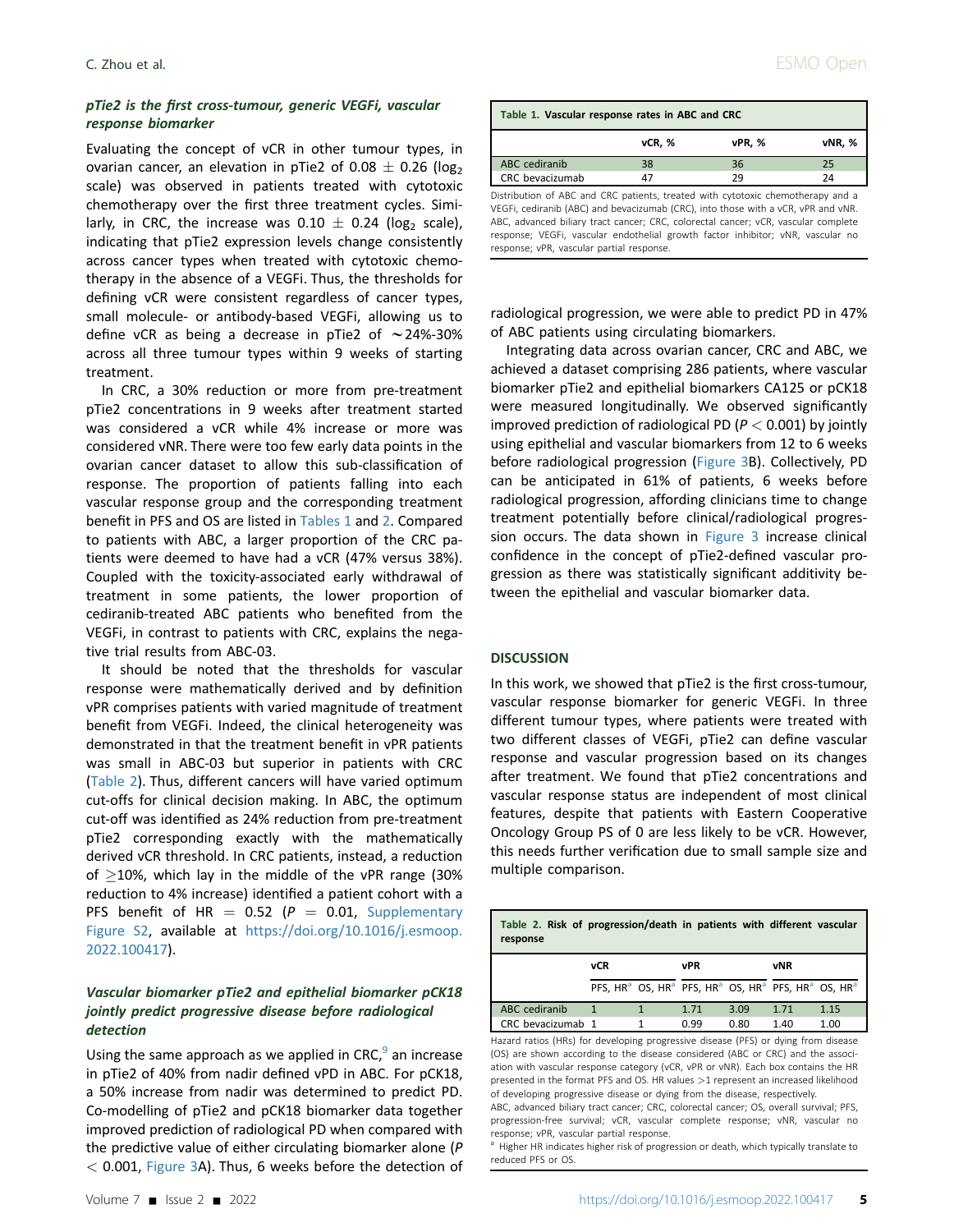<span id="page-5-0"></span>

Figure 3. Tie2-defined vascular response and progression in advanced biliary tract cancer (ABC) and in three tumour types. (A) Modelling vascular and epithelial biomarker data together for patients with ABC, treated with cediranib. Co-modelling of Tie2 vascular biomarker-defined progression, with CK18 epithelial biomarker-defined progression to form a combination of vascular and epithelial biomarkers allowed detection of progression in up to 47% of patients in ABC-03, 6 weeks before RECIST progression was detected. The combined biomarkers detected significantly more patients with progressive disease (PD) than epithelial or vascular biomarkers did alone ( $P < 0.001$ ). (B) Modelling vascular and epithelial biomarker data together across three tumour types. Using the same colour scheme as [Figure 3](#page-5-0)A, when data from ovarian (48 patients, CA125 was the epithelial marker), colorectal (70 patients, CK18 was the epithelial marker) and biliary tract cancers were summated, 61% of patients had PD that was detectable 6 weeks before RECIST-defined radiological progression. The combined biomarker detected significantly more patients than epithelial or vascular biomarker alone ( $P < 0.001$ ). This is a highly significant effect that allows PD to be detected before radiological progression with enough time that a new treatment option could be introduced, thereby preventing radiological progression.

This study is the first demonstration of the clinical value of a vascular response biomarker in the setting of VEGF RTKi-treated patients, and importantly, it shows that there is a group of patients with ABC who gain clinically significant improvements in PFS and OS from cediranib. Clinical qualification of the pTie2 test is now warranted given its potential during the first few weeks of treatment to inform decision making by oncologists and their patients on whether to continue taking cediranib. The significant clinical benefit in vCR patients should prompt return to relatively VEGFi-resistant tumour types such as breast cancer, to determine the benefit in the subgroup of patients who attain a pTie2-defined vCR. Further work is required to understand the vPR group as this cohort did not benefit from cediranib in ABC but did benefit from bevacizumab in a second dataset of patients with  $CRC<sup>9</sup>$  $CRC<sup>9</sup>$  $CRC<sup>9</sup>$  ([Tables 1](#page-4-0) and [2,](#page-4-1) [Figure 2](#page-3-0), Supplementary Figures S1 and S2, available at <https://doi.org/10.1016/j.esmoop.2022.100417>). This may be related to the mixture of vascular responses contained in the vPR group and the impact of VEGFi-related toxicity on treatment withdrawal. As the definitions of vPR are mathematically derived, and we have shown that a better categorisation can be derived within the vPR for different cancer types, further clinical studies are warranted for the identification of an optimised threshold for decision-making purposes, e.g. our ongoing clinical trial, VALTIVE1. $^{15}$  $^{15}$  $^{15}$ 

The differential vascular response rate between different tumour types has significant implications for cancers that were previously deemed not to benefit from VEGFi. For instance, early research showed that VEGFi were clinically active in some patients with breast cancer,  $16$  yet ultimately approval for VEGFi was withdrawn by the Food and Drug Administration for this indication.<sup>[17](#page-6-16)</sup> This decision was in part related to insufficient activity and therefore it is fair to assume that in diseases where some patients but not the overall population benefit from VEGFi, e.g. breast or prostate cancer, the proportion of patients with VEGFiresponsive disease is likely to be  $\leq$  50%. Assuming that patients whose disease responds to VEGFi have HRs for progression of  $\sim$  0.5 or 0.6, we can now outline phase II biomarker studies that would test the hypothesis that pTie2 identifies the patients who benefit from VEGFi. For example, if we wanted to test the hypothesis in breast cancer that there was a 40% vascular response rate and an HR for PFS of 0.5 between vascular responders and nonresponders, using a power of 80% and an error of 0.05, we would need to treat 85 patients with a VEGFi-containing regimen; if we propose that there is a 30% vascular response rate and an anticipated HR of 0.5, this would require 98 patients. The cytotoxic regimens used in our studies so far have not impacted pTie2 readout, so it would be reasonable to study any conventional cytotoxic $-VEGFi$ combination. Patients would have serial measurements of pTie2 allowing the group to be split into vascular responders and non-responders to test this hypothesis where a positive result could lead to licensing of the VEGFi based on Tie2-defined vascular response.

We have discovered and now validated in three cancer types the concept of additivity between epithelial and vascular circulating biomarkers with respect to predicting PD. In addition, we observed that pTie2-defined vascular response status is independent from tumour volumetric changes as reflected by pCK18. Conceptually, this is important as it provides increased confidence of the interdependency of two notional tissue compartments in tumour growth reported with a surrogate liquid biopsy. Our data support testing the hypothesis that vascular and epithelial progression should be managed independently based on corresponding biomarkers, and that patients who develop vascular progression could be prevented from developing clinical/radiological progression through the administration of drugs that overcome resistance to VEGFi. Given that macrophages can promote angiogenesis $18$  and have been implicated in mediating resistance to VEGFi,<sup>[19](#page-6-18)</sup> that upon vascular progression we are seeing an increase in pTie2, which is expressed on a subset of macrophages and that preclinical data show that colony-stimulating factor